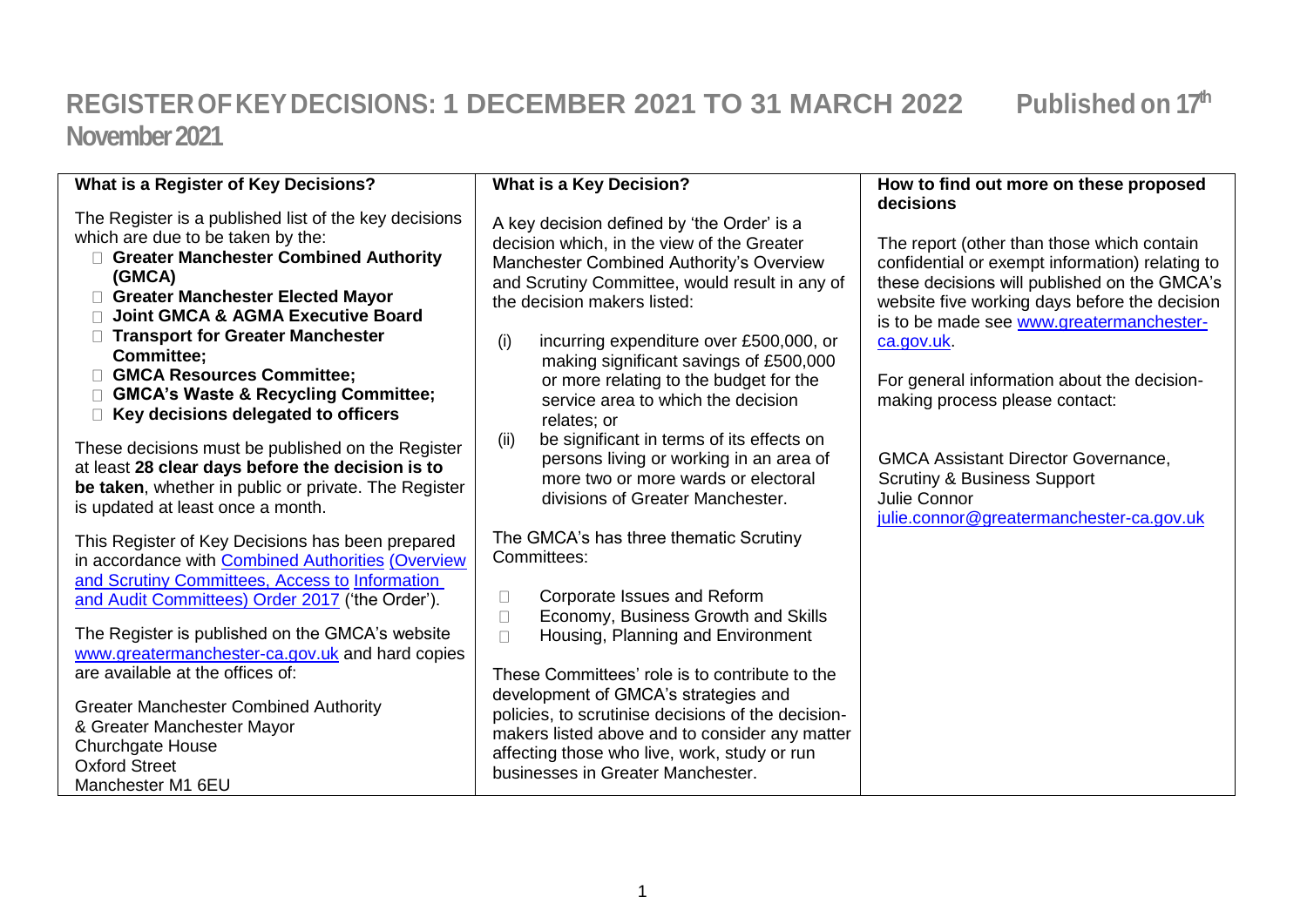| <b>Decision title</b>                                                                                      | <b>Decision</b><br><b>Maker</b>                | <b>Planned</b><br><b>Decision</b><br><b>Dates</b> | What is the decision?                                                                                                                                                                                                                                    | Documents to be<br>considered  | <b>Officer Contact</b>                                                    |
|------------------------------------------------------------------------------------------------------------|------------------------------------------------|---------------------------------------------------|----------------------------------------------------------------------------------------------------------------------------------------------------------------------------------------------------------------------------------------------------------|--------------------------------|---------------------------------------------------------------------------|
| Approval of the GM<br><b>Night Time Economy</b><br><b>Adviser's Night Time</b><br><b>Economy Blueprint</b> | Greater<br>Manchester<br>Combined<br>Authority | Between 1 Jan<br>2022 and 31<br>Mar 2022          | Approval of the night time<br>economy blueprint                                                                                                                                                                                                          | Report with<br>recommendations | Alison Gordon<br>alison.gordon@greatermanchester-<br>ca.gov.uk            |
| Delivering net zero<br>carbon social rented<br>homes: a whole<br>system challenge                          | Greater<br>Manchester<br>Combined<br>Authority | 17 Dec 2021                                       | Endorse the ambitions set<br>out in the GM Mayor's<br>manifesto to achieve delivery<br>of 30,000 net zero carbon<br>social rented homes by 2038;<br>and agree the adoption of a<br>whole system challenge<br>approach to delivery of these<br>ambitions. | Report with<br>recommendations | <b>Andrew McIntosh</b><br>andrew.mcintosh@greatermanchester-<br>ca.gov.uk |
| Youth<br>Homelessness<br>Prevention<br><b>Outcomes Service</b>                                             | Greater<br>Manchester<br>Combined<br>Authority | 17 Dec 2021                                       | Delegating authority to GM<br>Treasurer to award contract<br>for Youth Homelessness<br><b>Prevention Outcomes Service</b>                                                                                                                                | Report with<br>Recommendations | Andrew Lightfoot<br>andrew.lightfoot@greatermanchester-<br>ca.gov.uk      |
| <b>Greater Manchester:</b><br><b>Go Neutral Smart</b><br><b>Energy Framework</b>                           | Greater<br>Manchester<br>Combined<br>Authority | 17 Dec 2021                                       | The approval to proceed<br>with the establishment of<br>the Go Neutral Smart<br><b>Energy Call Off</b><br>Framework<br>Approval to spend<br>previously agreed<br>retention of business<br>rate funding to set up                                         | Report with<br>recommendations | <b>Mark Atherton</b><br>mark.atherton@greatermanchester-<br>ca.gov.uk     |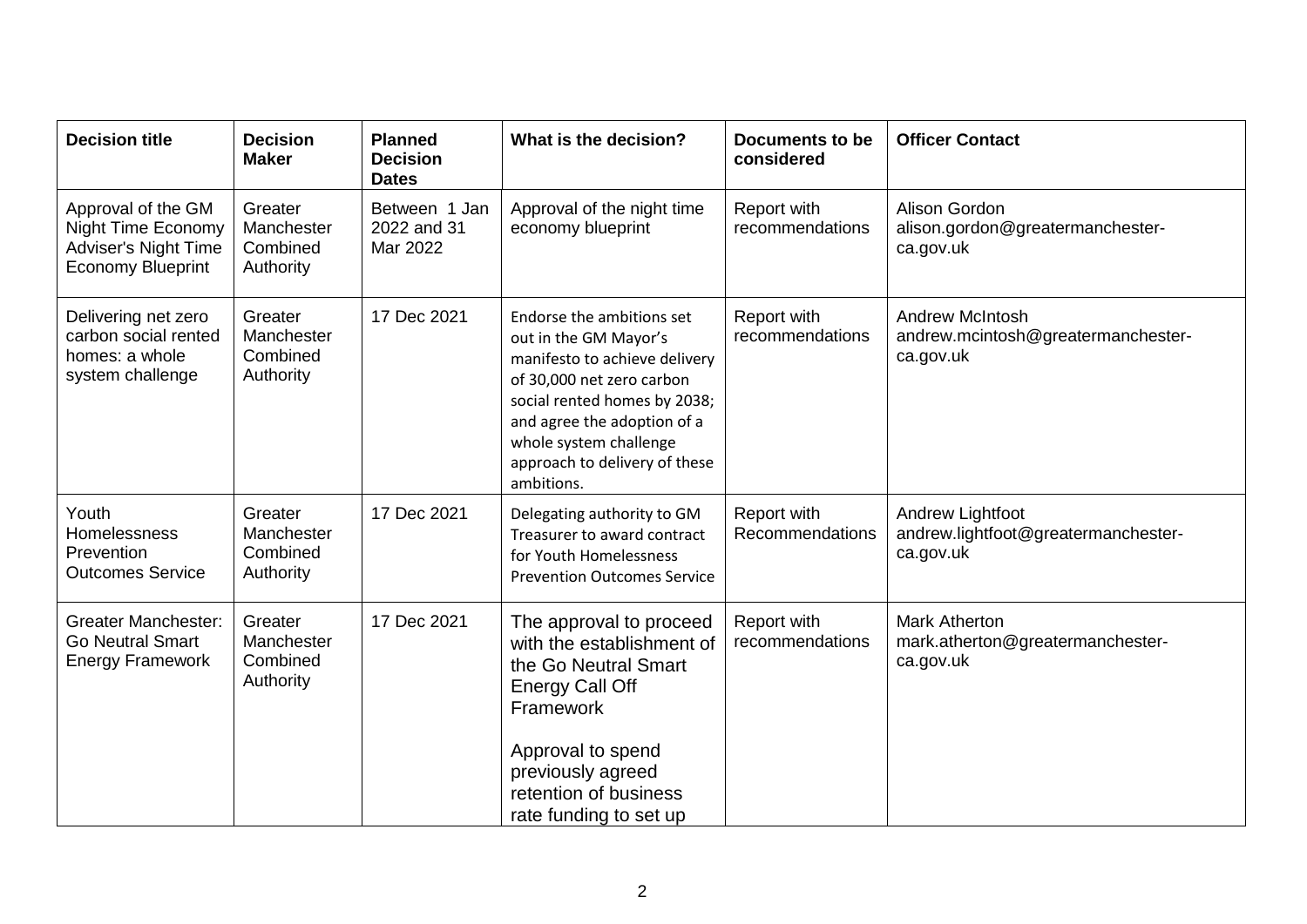| <b>Subject / Decision</b>                                                                                                 | <b>Decision</b><br><b>Maker</b>                | <b>Planned</b><br><b>Decision</b><br><b>Dates</b> | What is the decision?                                                                                                                                                                                                                                                                                                                                                            | <b>Documents to be</b><br>considered | <b>Officer Contact</b> |
|---------------------------------------------------------------------------------------------------------------------------|------------------------------------------------|---------------------------------------------------|----------------------------------------------------------------------------------------------------------------------------------------------------------------------------------------------------------------------------------------------------------------------------------------------------------------------------------------------------------------------------------|--------------------------------------|------------------------|
|                                                                                                                           |                                                |                                                   | and support the<br>framework delivery<br>Approval to invite/award<br>contractors onto the<br>framework Lots 1-5 up<br>on successful<br>adjudication                                                                                                                                                                                                                              |                                      |                        |
| <b>Devolved Adult</b><br><b>Education Budget -</b><br><b>Proposed Priorities</b><br>and Approach for<br>2022/2023 onwards | Greater<br>Manchester<br>Combined<br>Authority | 17 Dec 2021                                       | Consider and note progress<br>to date.<br>To approve the proposed<br>priorities for the Adult<br>Education Programme, in<br>preparation for<br>implementation from<br>2022/2023 (academic<br>year).<br>To approve the proposed<br>process for continuing<br>plan-led grant funding<br>agreements and extension<br>to the procured contracts<br>for 2022/2023 (academic<br>year). | Report with<br>Recommendations       |                        |
| <b>Devolved Adult</b><br><b>Education Budget -</b><br>2022/2023<br>Academic Year                                          | Greater<br>Manchester<br>Combined<br>Authority | 17 Dec 2021                                       | To approve the<br>recommended indicative<br>allocations to skills                                                                                                                                                                                                                                                                                                                | Report with<br>Recommendations       |                        |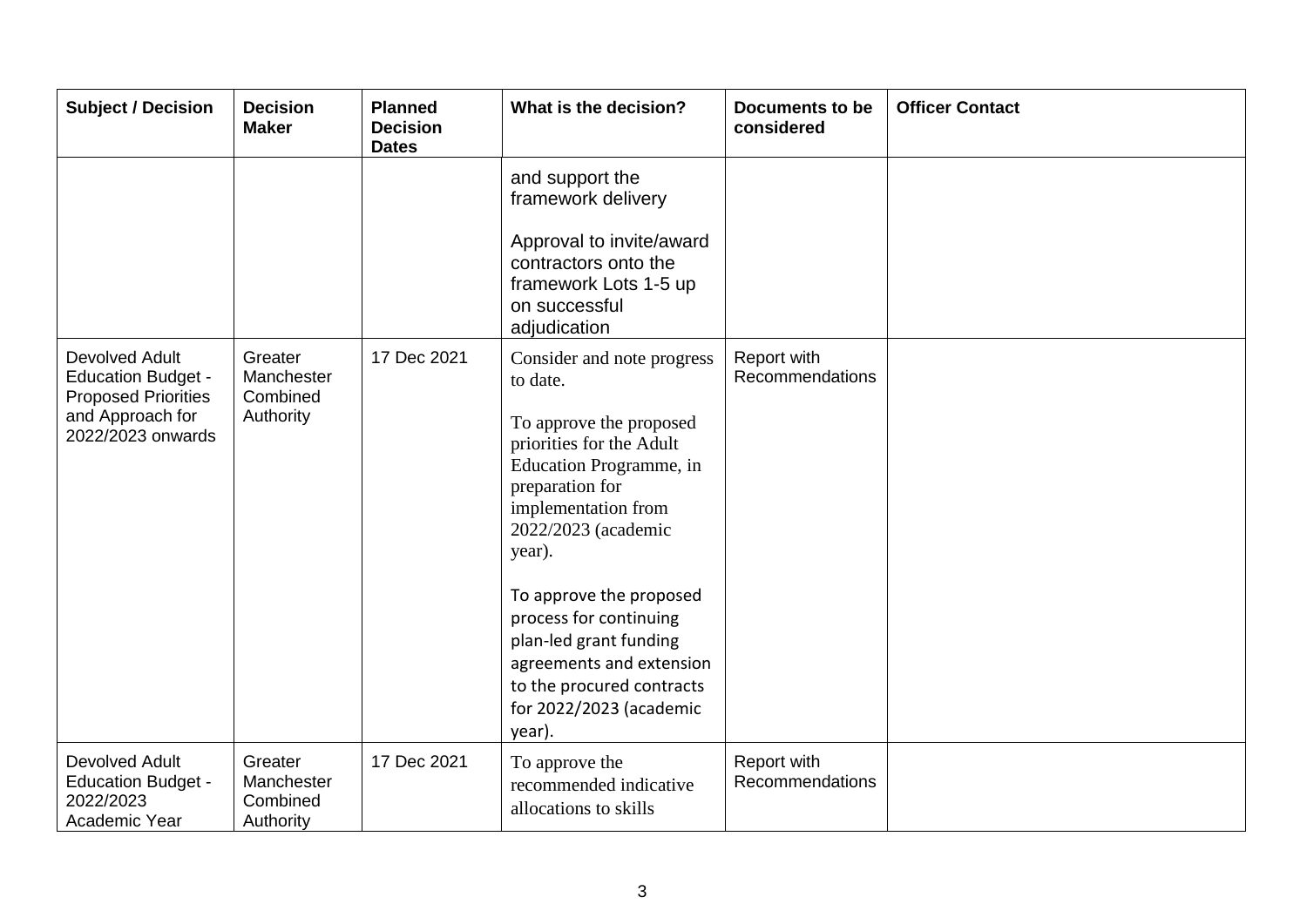| <b>Subject / Decision</b>                                                                                                                | <b>Decision</b><br><b>Maker</b>                | <b>Planned</b><br><b>Decision</b><br><b>Dates</b> | What is the decision?                                                                                                                                                                                                                                                                                    | <b>Documents to be</b><br>considered | <b>Officer Contact</b> |
|------------------------------------------------------------------------------------------------------------------------------------------|------------------------------------------------|---------------------------------------------------|----------------------------------------------------------------------------------------------------------------------------------------------------------------------------------------------------------------------------------------------------------------------------------------------------------|--------------------------------------|------------------------|
|                                                                                                                                          |                                                |                                                   | providers for the<br>2022/2023 academic year,<br>for Local Authorities; FE<br>College and procured skills<br>providers.                                                                                                                                                                                  |                                      |                        |
|                                                                                                                                          |                                                |                                                   | Agreement that final<br>allocations are approved<br>under delegated authority<br>to the GMCA Treasurer &<br>GMCA Director-<br>Education, Skills & Work<br>(Policy, Strategy &<br>Delivery) in consultation<br>with the Leader & Chief<br><b>Executive Portfolio Leads</b><br>for Skills, Work & Digital. |                                      |                        |
| <b>Devolved Adult</b><br><b>Education Budget -</b><br><b>National Skills Fund</b><br>Level 3 Adult Offer -<br>2022/2023<br>Academic Year | Greater<br>Manchester<br>Combined<br>Authority | 17 Dec 2021                                       | To approve the<br>recommended indicative<br>allocations to skills<br>providers for the<br>2022/2023 academic year,<br>for Local Authorities; FE<br>College and procured skills<br>providers.<br>Agreement that final<br>allocations are approved                                                         | Report with<br>Recommendations       |                        |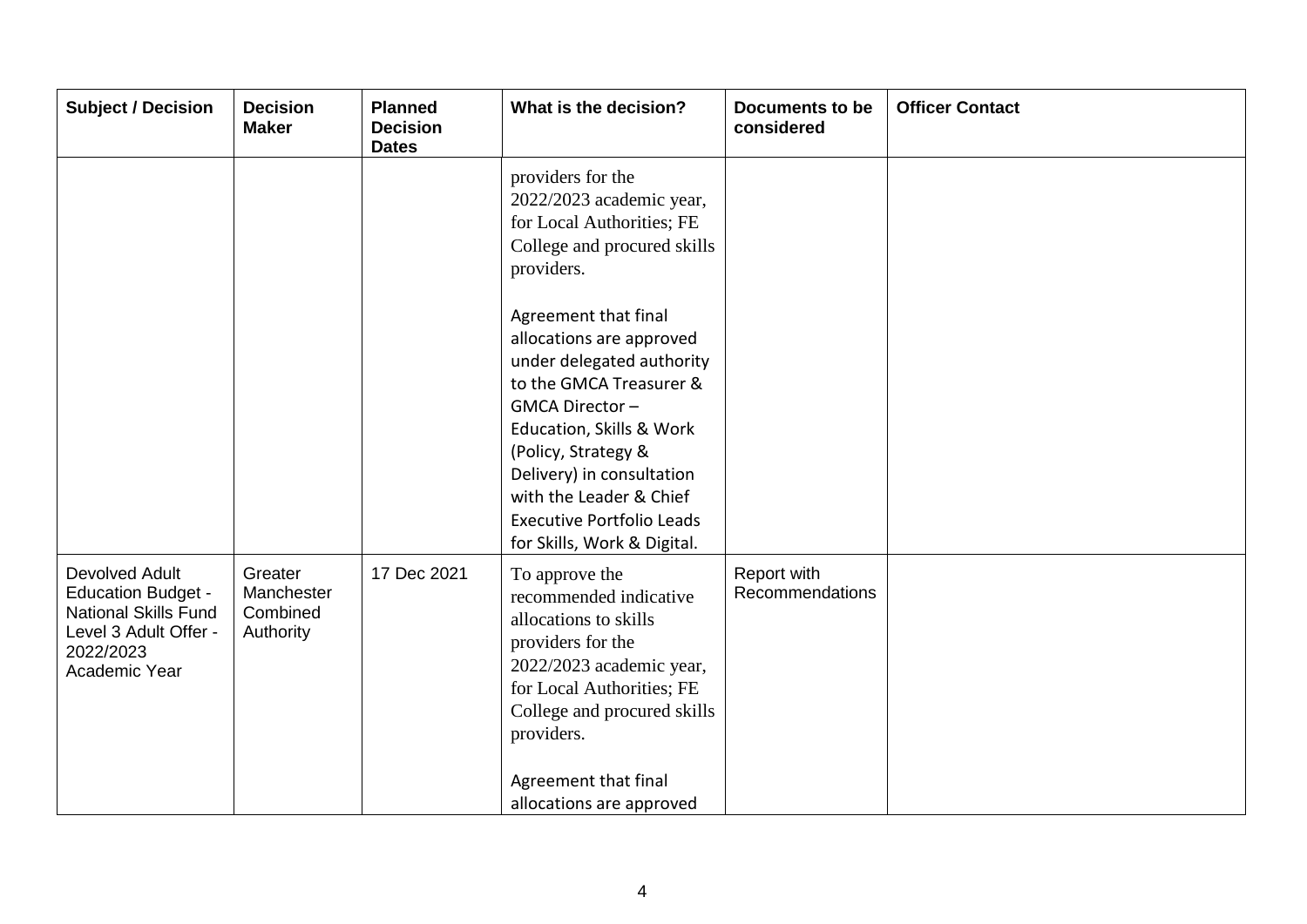| <b>Subject / Decision</b>                                           | <b>Decision</b><br><b>Maker</b>                | <b>Planned</b><br><b>Decision</b><br><b>Dates</b> | What is the decision?                                                                                                                                                                                                                               | <b>Documents to be</b><br>considered                          | <b>Officer Contact</b>                                               |
|---------------------------------------------------------------------|------------------------------------------------|---------------------------------------------------|-----------------------------------------------------------------------------------------------------------------------------------------------------------------------------------------------------------------------------------------------------|---------------------------------------------------------------|----------------------------------------------------------------------|
|                                                                     |                                                |                                                   | under delegated authority<br>to the GMCA Treasurer &<br>GMCA Director-<br>Education, Skills & Work<br>(Policy, Strategy &<br>Delivery) in consultation<br>with the Leader & Chief<br><b>Executive Portfolio Leads</b><br>for Skills, Work & Digital |                                                               |                                                                      |
| <b>Stockport Mixed Use</b><br>- Full Business Case<br>Approval      | Greater<br>Manchester<br>Combined<br>Authority | 17 Dec 2021                                       | Stockport Mixed Use - Full<br><b>Business Case Approval</b>                                                                                                                                                                                         | Report with<br>recommendations                                | Steve Warrener steve.warrener@tfgm.com                               |
| <b>Greater Manchester</b><br><b>Information Strategy</b>            | Greater<br>Manchester<br>Combined<br>Authority | 17 Dec 2021                                       | To approve the draft Greater<br>Manchester Information<br>Strategy                                                                                                                                                                                  | <b>Draft Greater</b><br>Manchester<br>Information<br>Strategy | Andrew Lightfoot<br>andrew.lightfoot@greatermanchester-<br>ca.gov.uk |
| Agreement of the<br>refreshed Greater<br><b>Manchester Strategy</b> | Greater<br>Manchester<br>Combined<br>Authority | 17 Dec 2021                                       | Agreement of the refreshed<br><b>Greater Manchester Strategy</b>                                                                                                                                                                                    | Report with<br>Recommendations                                | <b>Simon Nokes</b><br>simon.nokes@greatermanchester-ca.gov.uk        |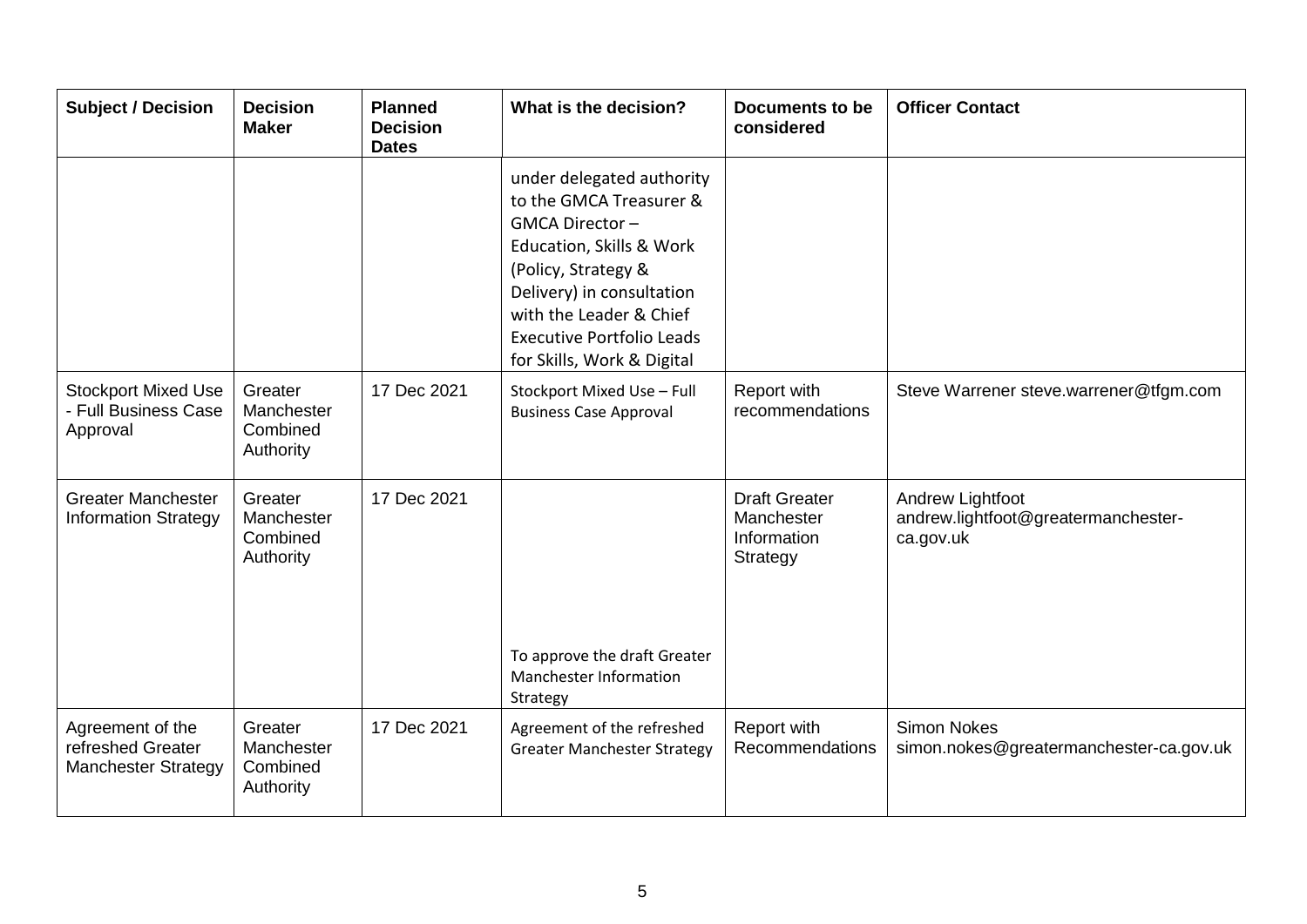| <b>Subject / Decision</b>                                                                    | <b>Decision</b><br><b>Maker</b>                | <b>Planned</b><br><b>Decision</b><br><b>Dates</b> | What is the decision?                                                                                                                                                                                                    | <b>Documents to be</b><br>considered | <b>Officer Contact</b>                                                     |
|----------------------------------------------------------------------------------------------|------------------------------------------------|---------------------------------------------------|--------------------------------------------------------------------------------------------------------------------------------------------------------------------------------------------------------------------------|--------------------------------------|----------------------------------------------------------------------------|
| <b>GMP Site, Chester</b><br>Road Trafford.                                                   | Greater<br>Manchester<br>Combined<br>Authority | Between 26<br>Nov 2021 and<br>17 Dec 2021         | To seek approval to<br>establish a joint venture<br>between GMCA, Trafford<br>Council and a<br>Development Partner and<br>related activity to enable<br>the redevelopment of the<br>Chester House site, Old<br>Trafford. |                                      | <b>Andrew McIntosh</b><br>andrew.mcintosh@greatermanchester-<br>ca.gov.uk  |
| <b>Greater Manchester</b><br><b>Retrofit Action Plan</b>                                     | Greater<br>Manchester<br>Combined<br>Authority | 26 Nov 2021                                       | Approve the Greater<br><b>Manchester Retrofit Action</b><br>Plan                                                                                                                                                         | Report with<br>Recommendations       | <b>Mark Atherton</b><br>mark.atherton@greatermanchester-<br>ca.gov.uk      |
| Clean Air Plan<br>(CAP) Taxi                                                                 | Greater<br>Manchester<br>Combined<br>Authority | 29 Oct 2021                                       | To grant Capital Programme<br>Entry and grant approval to<br>release funding in line with<br>the business case and<br>delivery plans submitted to<br>JAQU.                                                               | Report with<br>Recommendations       | Simon Warburton<br>simon.warburton@tfgm.com                                |
| Large Scale Foam<br><b>Making Equipment</b><br>(Firefighting)                                | Treasurer<br><b>GMCA</b>                       | Between 1 Oct<br>2021 and 30<br>Nov 2021          | Approval to award<br>successful bidders a place<br>on a Framework for use by<br>North West FRS's which<br>will also be available for<br>National FRS's to utilise.                                                       | <b>Contract Award</b><br>Report      | <b>Leon Parkes</b><br>parkesl@manchesterfire.gov.uk                        |
| <b>Greater Manchester</b><br><b>Working Well</b><br><b>Working Health</b><br>Programme: JETS | Greater<br>Manchester<br>Combined<br>Authority | 24 Sep 2021                                       | To approve a variation to<br>the Working Well Health<br>Programme Contract.                                                                                                                                              | Report with<br>Recommendations       | <b>Mat Ainsworth</b><br>Matthew.Ainsworth@greatermanchester-<br>ca.gov.uk; |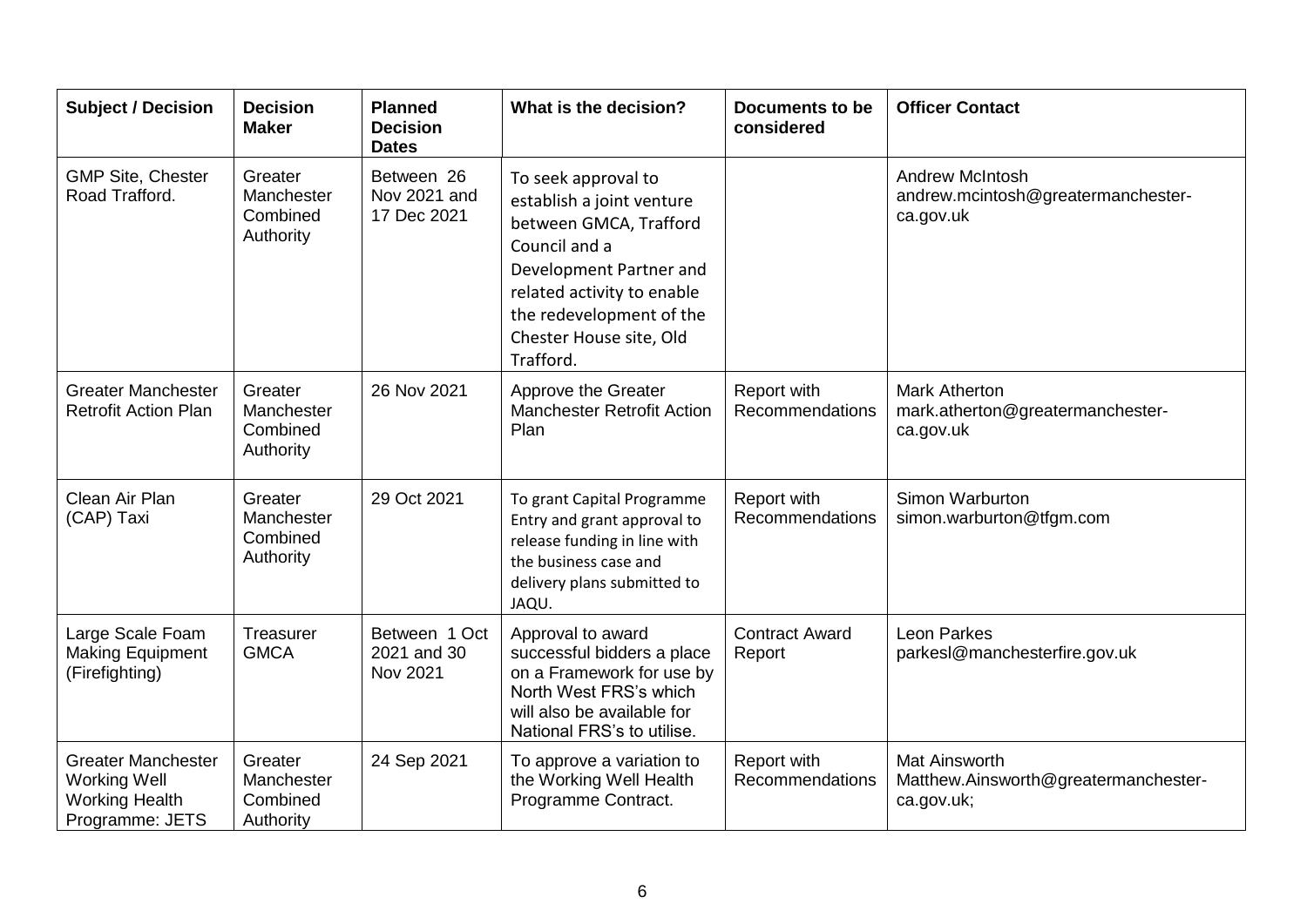| <b>Subject / Decision</b>                                                                        | <b>Decision</b><br><b>Maker</b>                | <b>Planned</b><br><b>Decision</b><br><b>Dates</b> | What is the decision?                                                                                                                                                                       | <b>Documents to be</b><br>considered | <b>Officer Contact</b>                                   |
|--------------------------------------------------------------------------------------------------|------------------------------------------------|---------------------------------------------------|---------------------------------------------------------------------------------------------------------------------------------------------------------------------------------------------|--------------------------------------|----------------------------------------------------------|
| ((formally WW Lite) -<br><b>Contract Extension</b>                                               |                                                |                                                   | To utilise additional<br>funding allocated made<br>available by HMT/DWP<br>for the WW HP JETS<br>initially introduced in<br>October 2020 for one year<br>and one year possible<br>extension |                                      |                                                          |
|                                                                                                  |                                                |                                                   | GMCA now wish to extend<br>the existing service offer to<br>continue to support people<br>impacted by<br>unemployment due to the<br>impact of CV19 and the<br>move into employment          |                                      |                                                          |
| Clean Bus Fund<br>$(CBF) -$<br>Replacement                                                       | Greater<br>Manchester<br>Combined<br>Authority | 24 Sep 2021                                       | To grant Capital Programme<br>Entry and grant approval to<br>release funding in line with<br>the business case and<br>delivery plans submitted to<br>JAQU.                                  | Report with<br>Recommendations       | Simon Warburton<br>simon.warburton@tfgm.com              |
| <b>Rapid Transit</b><br>Strategy                                                                 | Greater<br>Manchester<br>Combined<br>Authority | Between 1 Sep<br>2021 and 31<br>Dec 2021          | Approval of the GM Rapid<br><b>Transit Strategy</b>                                                                                                                                         | Report with<br>Recommendations       | Simon Warburton<br>simon.warburton@tfgm.com              |
| <b>Greater Manchester</b><br>Resource and<br><b>Waste Strategy -</b><br><b>Outline Proposals</b> | Greater<br>Manchester<br>Combined<br>Authority | Between 1 Sep<br>2021 and 31<br>Dec 2021          | To agree outline proposals<br>and to commence public<br>consultation                                                                                                                        | Report with<br>Recommendations       | David Taylor<br>david.taylor@greatermanchester-ca.gov.uk |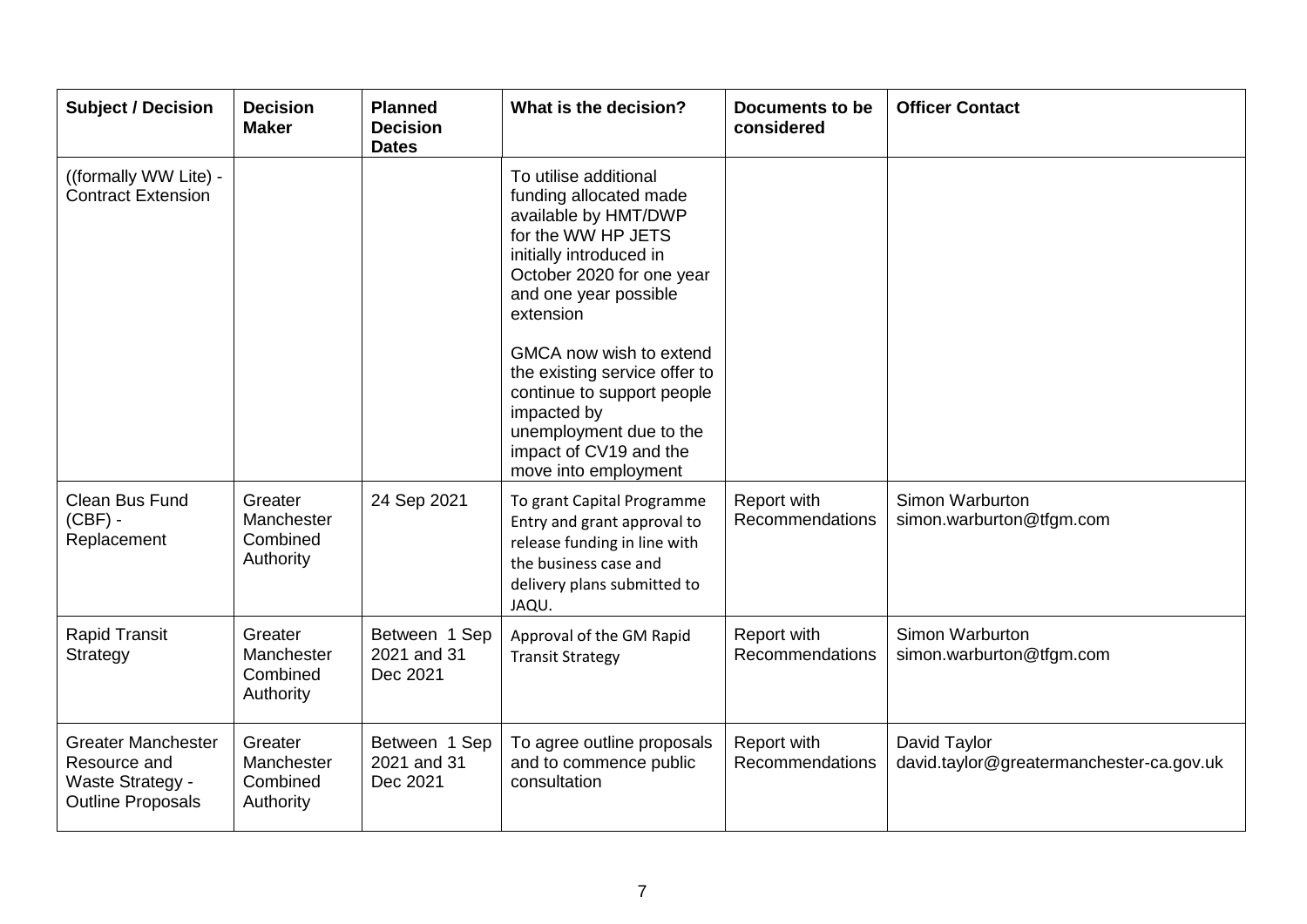| <b>Subject / Decision</b>                                                                                                       | <b>Decision</b><br><b>Maker</b>                | <b>Planned</b><br><b>Decision</b><br><b>Dates</b> | What is the decision?                                                                                                                                                                   | Documents to be<br>considered  | <b>Officer Contact</b>                                          |
|---------------------------------------------------------------------------------------------------------------------------------|------------------------------------------------|---------------------------------------------------|-----------------------------------------------------------------------------------------------------------------------------------------------------------------------------------------|--------------------------------|-----------------------------------------------------------------|
| Intra-city Transport<br>Settlement grant                                                                                        | Greater<br>Manchester<br>Combined<br>Authority | September<br>2021                                 | Approve the addition of<br>£8.6m to the 2021/22<br>Transport revenue budget<br>for the Intra-City Transport<br>Settlement grant from<br>Department for Transport                        | Report with<br>Recommendations | <b>Steve Wilson</b><br>Steve.Wilson@greatermanchester-ca.gov.uk |
| Appointment of<br>biowaste treatment<br>contractors 2022-<br>2026                                                               | Greater<br>Manchester<br>Combined<br>Authority | Between 23 Jul<br>2021 and 30<br>Sep 2021         | To appoint biowaste<br>treatment contractors to<br>manage 15 'tonnage<br>packages' (lots) of<br>biowaste collected from<br>households across Greater<br>Manchester from 2022 to<br>2026 | Report with<br>Recommendations |                                                                 |
| Revenue and capital<br>budget updates                                                                                           | Greater<br>Manchester<br>Combined<br>Authority | Between 1 Jul<br>2021 and 28<br>Feb 2022          | Approve revisions to<br>revenue budget and capital<br>programme                                                                                                                         | Report with<br>Recommendations | <b>Steve Wilson</b><br>Steve.Wilson@greatermanchester-ca.gov.uk |
| <b>Salford Bolton</b><br><b>Network</b><br>Improvements -<br><b>Bolton Delivery</b><br>Package 5 Phase 4<br><b>Bradshawgate</b> | Greater<br>Manchester<br>Combined<br>Authority | Between 1 Jul<br>2021 and 31<br>Oct 2021          | <b>Funding Approval</b>                                                                                                                                                                 | Report with<br>Recommendations | Steve Warrener steve.warrener@tfgm.com                          |
| <b>National Skills Fund:</b><br><b>Construction/Retrofit</b><br><b>Skills Bootcamp</b>                                          | Greater<br>Manchester<br>Combined<br>Authority | Between 1 Jul<br>2021 and 30<br>Sep 2021          | Award of contract to a<br>provider to deliver a<br>construction/retrofit skills<br>bootcamp. Which will                                                                                 | Report with<br>Recommendations | <b>Steve Wilson</b><br>Steve.Wilson@greatermanchester-ca.gov.uk |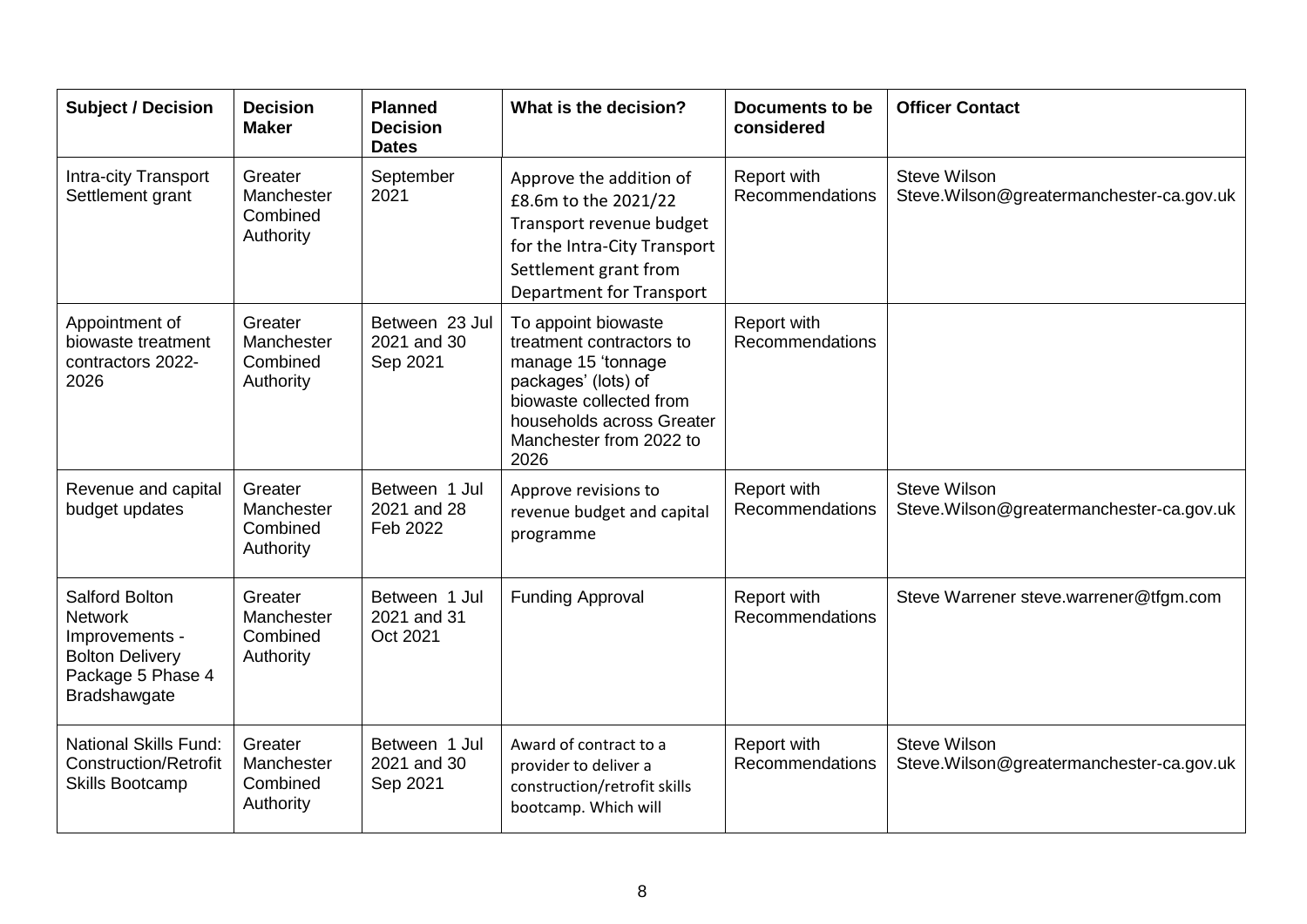| <b>Subject / Decision</b>                                            | <b>Decision</b><br><b>Maker</b>                | <b>Planned</b><br><b>Decision</b><br><b>Dates</b> | What is the decision?                                                                                                                                                                                                                         | <b>Documents to be</b><br>considered  | <b>Officer Contact</b>                                                    |
|----------------------------------------------------------------------|------------------------------------------------|---------------------------------------------------|-----------------------------------------------------------------------------------------------------------------------------------------------------------------------------------------------------------------------------------------------|---------------------------------------|---------------------------------------------------------------------------|
|                                                                      |                                                |                                                   | support 200-250<br>unemployed GM residents to<br>enter the construction<br>industry and gain the skills to<br>work on retrofit projects.                                                                                                      |                                       |                                                                           |
| Local Growth Deal (<br>1, 2 and 3) six<br>monthly progress<br>update | Greater<br>Manchester<br>Combined<br>Authority | Between 1 Jul<br>2021 and 30<br>Apr 2022          | To grant Full or Conditional<br>Approval and/or release<br>funding / approve<br>expenditure and<br>allocate/reallocate funding<br>across the programme for<br>schemes within the Growth<br>Deal 1,2,3 and/or the<br>Transforming Cities Fund. | Report with<br>Recommendations        | Steve Warrener steve.warrener@tfgm.com                                    |
| Development<br><b>Support to Districts</b>                           | Greater<br>Manchester<br>Combined<br>Authority | Between 1 Jun<br>2021 and 31<br>Aug 2021          | To agree approach to<br>providing development<br>support to districts                                                                                                                                                                         | Report with<br>recommendations        | <b>Andrew McIntosh</b><br>andrew.mcintosh@greatermanchester-<br>ca.gov.uk |
| <b>Land Acquisition</b>                                              | Greater<br>Manchester<br>Combined<br>Authority | Between 1 Jun<br>2021 and 31 Jul<br>2021          | Approval to acquire a site<br>and the cost of acquisition be<br>included into the Capital<br>Programme                                                                                                                                        | Report with<br><b>Recommendations</b> | Steve Warrener steve.warrener@tfgm.com                                    |
| <b>Clean Funds</b><br>Scheme (CFS)                                   | Greater<br>Manchester<br>Combined<br>Authority | Between 1 Jun<br>2021 and 31<br>Aug 2021          | To grant Capital Programme<br>Entry and grant approval to<br>release funding in line with<br>the business case and<br>delivery plans submitted to<br>JAQU.                                                                                    | Report with<br>Recommendations        | Simon Warburton<br>simon.warburton@tfgm.com                               |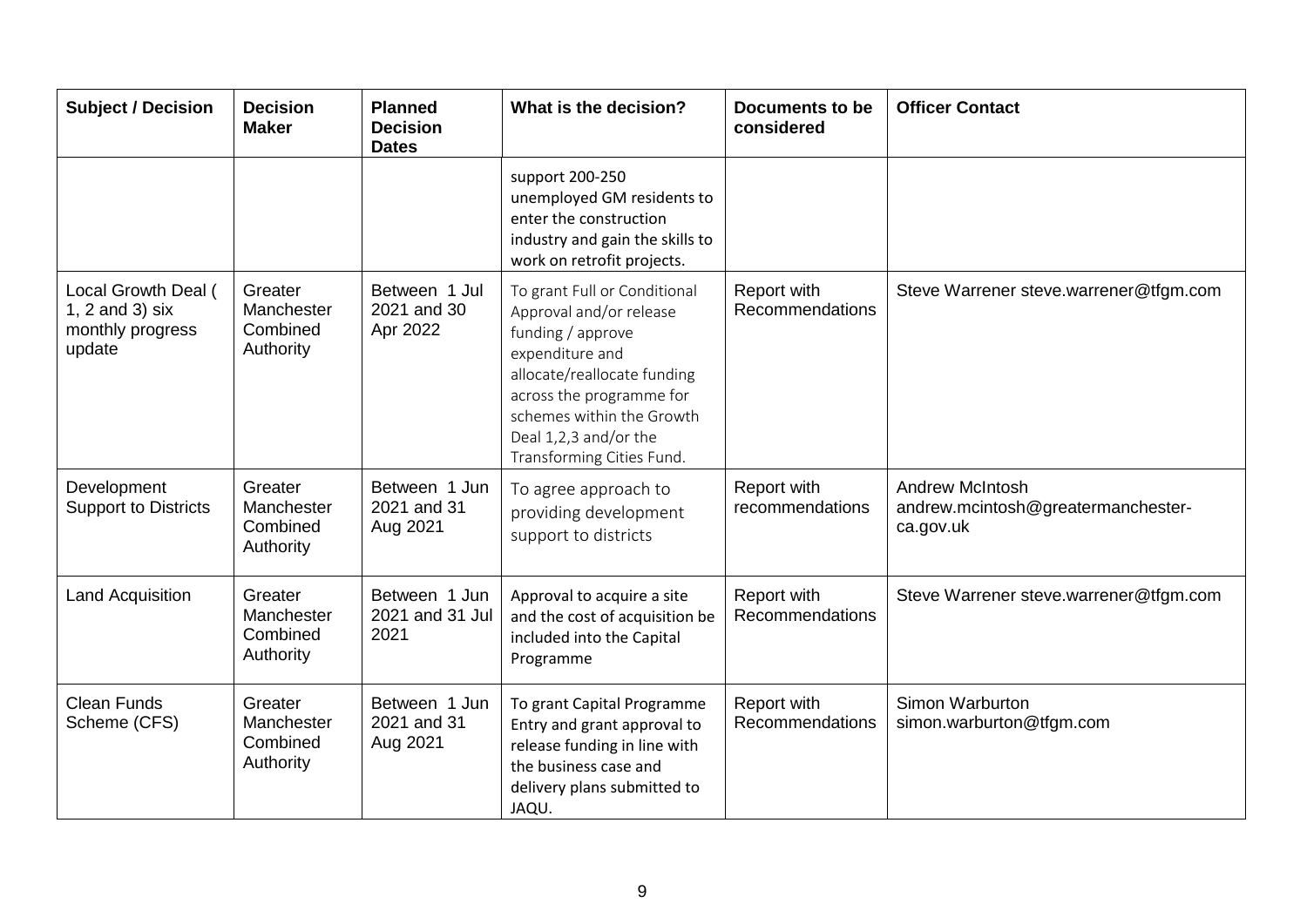| <b>Subject / Decision</b>                                                        | <b>Decision</b><br><b>Maker</b>                | <b>Planned</b><br><b>Decision</b><br><b>Dates</b> | What is the decision?                                                                                                                                                                     | <b>Documents to be</b><br>considered | <b>Officer Contact</b>                                                    |
|----------------------------------------------------------------------------------|------------------------------------------------|---------------------------------------------------|-------------------------------------------------------------------------------------------------------------------------------------------------------------------------------------------|--------------------------------------|---------------------------------------------------------------------------|
| <b>GM Active Travel</b><br><b>Fund Governance</b><br>Update                      | Greater<br>Manchester<br>Combined<br>Authority | Between 1<br>May 2021 and<br>31 Jul 2021          | To approve the proposed<br>governance and scheme of<br>delegation for the GM Active<br><b>Travel Fund</b>                                                                                 | Report with<br>recommendations       | Simon Warburton<br>simon.warburton@tfgm.com                               |
| Forthcoming<br>Changes to the Bus<br>Network in Greater<br>Manchester            | Greater<br>Manchester<br>Combined<br>Authority | Between 1<br>May 2021 and<br>31 Jul 2021          | To approve forthcoming<br>changes to subsidised bus<br>services.                                                                                                                          | Report with<br>Recommendations       | Stephen Rhodes stephen.rhodes@tfgm.com                                    |
| <b>Transforming Cities</b><br>Fund 2 - Challenge<br>Fund Approval and<br>Funding | Greater<br>Manchester<br>Combined<br>Authority | Between 1<br>May 2021 and<br>31 Jul 2021          | To grant Programme Entry,<br><b>Full or Conditional Approval</b><br>and/or release funding for<br>cycling and walking schemes<br>within the Transforming<br>Cities Fund - Challenge Fund. | Report with<br>Recommendations       | Steve Warrener steve.warrener@tfgm.com                                    |
| <b>GM Infrastructure</b><br>Programme                                            | Greater<br>Manchester<br>Combined<br>Authority | Between 1<br>May 2021 and<br>31 Dec 2021          | Decision to utilise retained<br>business rates to fund work<br>in relation to a GM<br>Infrastructure Programme.                                                                           | Report with<br>Recommendations       | <b>Andrew McIntosh</b><br>andrew.mcintosh@greatermanchester-<br>ca.gov.uk |
| <b>GM Business</b><br>Growth Hub                                                 | Greater<br>Manchester<br>Combined<br>Authority | Between 1<br>May 2021 and<br>31 Jul 2021          | To agree GMCA funding                                                                                                                                                                     | Report with<br>Recommendations       | <b>Steve Wilson</b><br>Steve.Wilson@greatermanchester-ca.gov.uk           |
| <b>GMCA Gas supply</b><br>contract                                               | Greater<br>Manchester<br>Combined<br>Authority | Between 1<br>May 2021 and<br>31 Jul 2021          | Agree to the procurement of<br>a gas supply contract via a<br>Yorkshire Purchasing<br>Organisation (YPO)                                                                                  | Report with<br>Recommendations       | <b>Steve Wilson</b><br>Steve.Wilson@greatermanchester-ca.gov.uk           |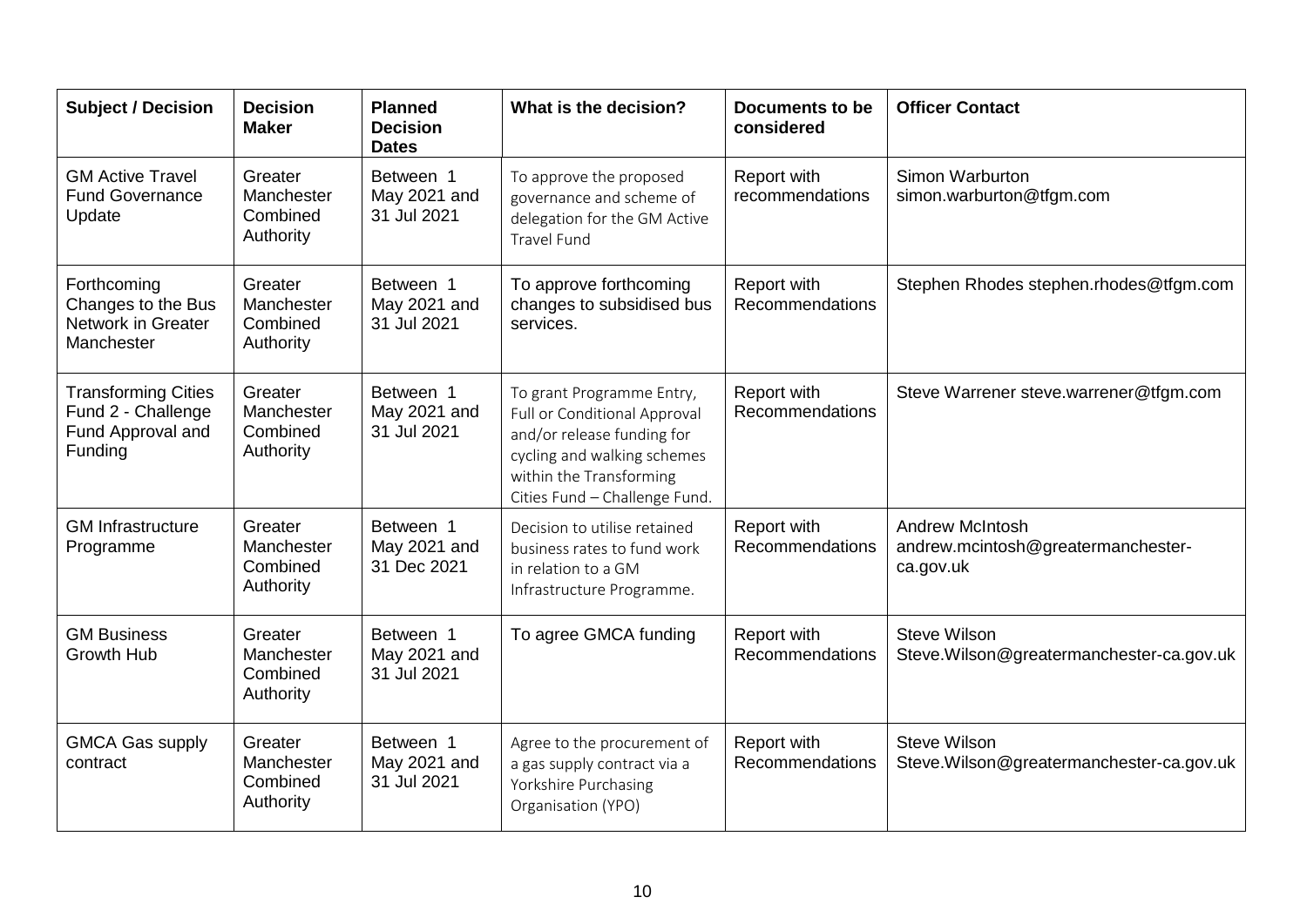| <b>Subject / Decision</b>                                                                              | <b>Decision</b><br><b>Maker</b>                | <b>Planned</b><br><b>Decision</b><br><b>Dates</b> | What is the decision?                                                                                                                                                                                   | <b>Documents to be</b><br>considered | <b>Officer Contact</b>                                                    |
|--------------------------------------------------------------------------------------------------------|------------------------------------------------|---------------------------------------------------|---------------------------------------------------------------------------------------------------------------------------------------------------------------------------------------------------------|--------------------------------------|---------------------------------------------------------------------------|
|                                                                                                        |                                                |                                                   | framework with a contract<br>duration of 4 years                                                                                                                                                        |                                      |                                                                           |
| Clean Air Funding<br>Plan                                                                              | Greater<br>Manchester<br>Combined<br>Authority | Between 1<br>May 2021 and<br>31 Jul 2021          | To grant approval to release<br>funding for all GM Clean Air<br>Plan measures in line with<br>the business case and<br>delivery plans submitted to<br>JAQU and approved by the<br>GM Authorities.       | Report with<br>Recommendations       | Simon Warburton<br>simon.warburton@tfgm.com                               |
| <b>Receipt and Award</b><br>of HE Revenue<br><b>Funding to Great</b><br><b>Places Housing</b><br>Group | Greater<br>Manchester<br>Combined<br>Authority | Between 1<br>May 2021 and<br>30 Sep 2021          | To award revenue grant<br>funding from HE to Great<br>Places Housing Group to<br>progress the next stage of<br>MMC investigations and the<br><b>Business Case.</b>                                      | Report with<br>Recommendations       | <b>Andrew McIntosh</b><br>andrew.mcintosh@greatermanchester-<br>ca.gov.uk |
| <b>Greater Manchester</b><br><b>Business Funds</b>                                                     | Greater<br>Manchester<br>Combined<br>Authority | Between 1 Apr<br>2021 and 31<br>Dec 2021          | To conditionally approve<br>business investments to<br>proceed to due diligence<br>and/or note commercial<br>changes to existing<br>investments, including where<br>relevant negotiated<br>settlements. | Report with<br>Recommendations       | Kirsteen Armitage<br>kirsteen.armitage@greatermanchestre-<br>ca.gov.uk    |
| <b>Greater Manchester</b><br><b>Housing Funds</b>                                                      | Greater<br>Manchester<br>Combined<br>Authority | Between 1 Apr<br>2021 and 31<br>Dec 2021          | To conditionally approve<br>housing investments to<br>proceed to due diligence<br>and/or note commercial<br>changes to existing<br>investments                                                          | Report with<br>Recommendations       | <b>Andrew McIntosh</b><br>andrew.mcintosh@greatermanchester-<br>ca.gov.uk |